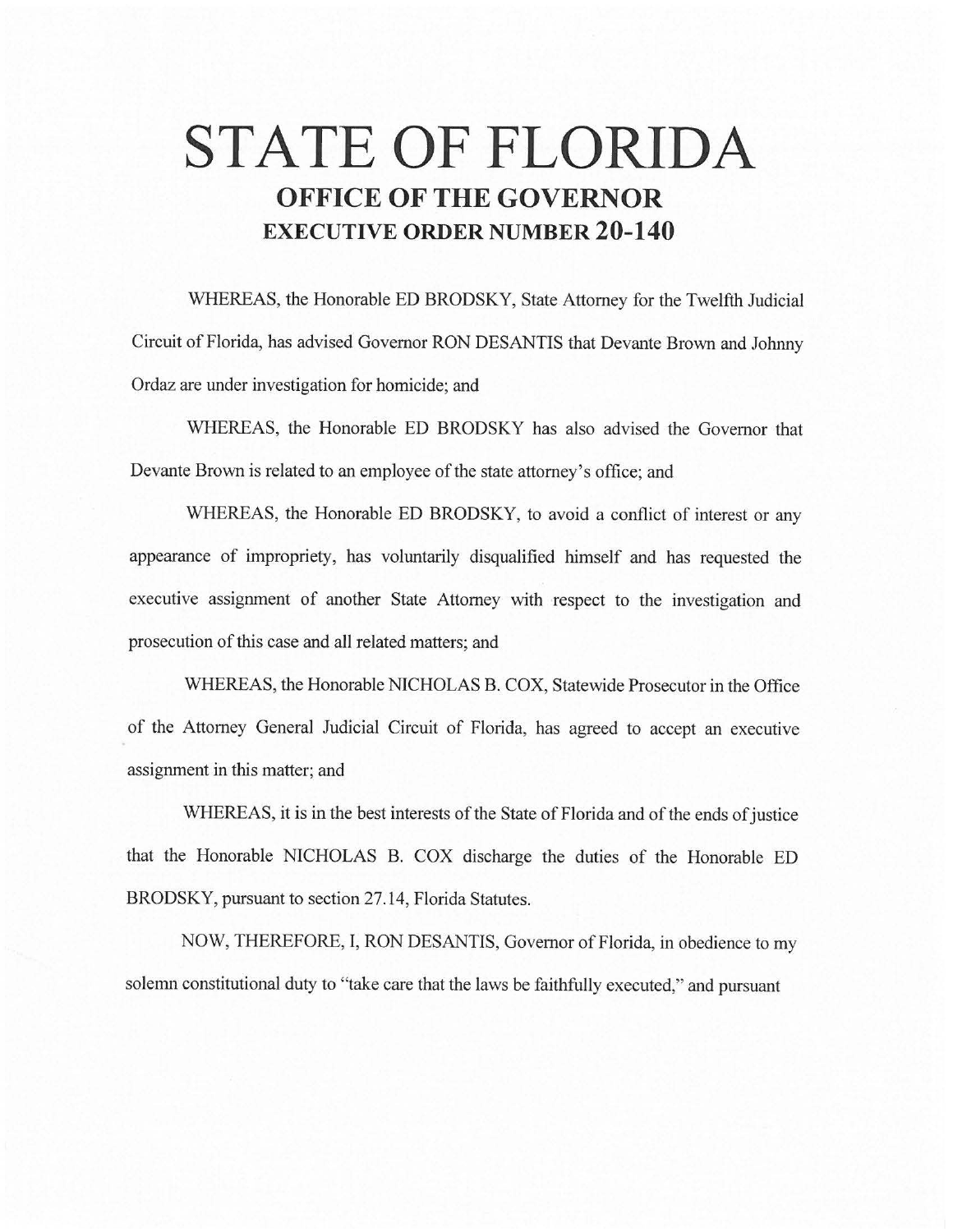to the Constitution and laws of the State of Florida, issue the following Executive Order, effective immediately:

### Section 1.

The Honorable NICHOLAS B. COX, Statewide Prosecutor in the Office of the Attorney General Judicial Circuit of Florida, referred to as the "Assigned State Attorney," is assigned to discharge the duties of the Honorable ED BRODSKY, State Attorney for the Twelfth Judicial Circuit of Florida, as they relate to the investigation, prosecution, and all matters related to Devante Brown and Johnny Ordaz.

## Section 2.

The Assigned Statewide Prosecutor or one or more Assistant Statewide Prosecutors and Investigators, who have been designated by the Assigned Statewide Prosecutor, shall proceed immediately to the Twelfth Judicial Circuit of Florida, and are vested with the authority to perform the duties prescribed herein.

## Section 3.

All residents of the Twelfth Judicial Circuit are requested, and all public officials are directed, to cooperate and render whatever assistance is necessary to the Assigned Statewide Prosecutor, so that justice may be served.

## Section 4.

The period of this Executive Assignment shall be for one (1) year, to and including June 15, 2021.